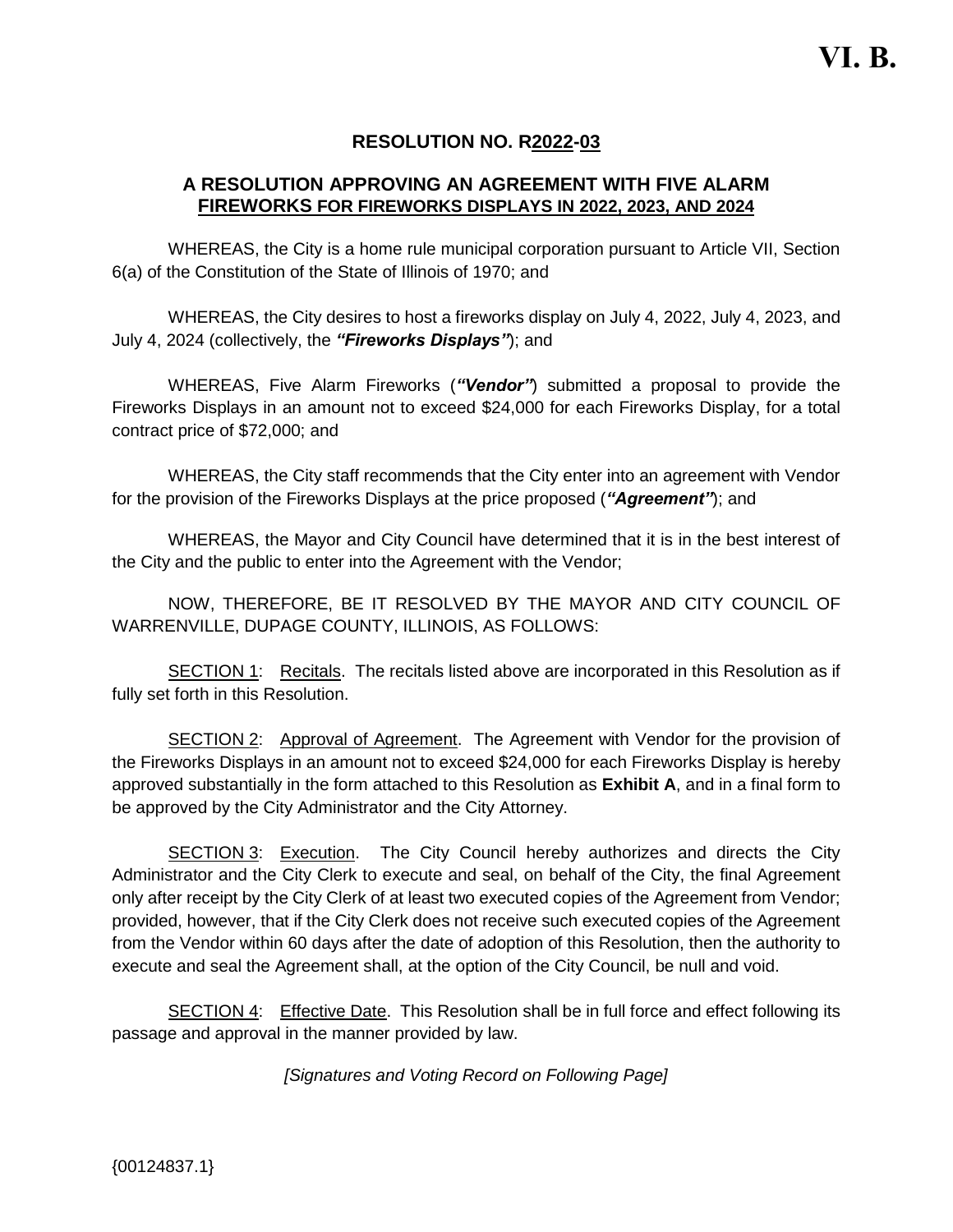PASSED THIS \_\_\_\_ day of \_\_\_\_\_\_\_\_, 2022.

AYES:

NAYS:

ABSENT:

ABSTAIN:

APPROVED THIS \_\_\_\_ day of \_\_\_\_\_\_, 2022.

MAYOR

\_\_\_\_\_\_\_\_\_\_\_\_\_\_\_\_\_\_\_\_\_\_\_\_\_\_\_\_\_\_\_\_\_\_\_\_\_

ATTEST:

CITY CLERK

\_\_\_\_\_\_\_\_\_\_\_\_\_\_\_\_\_\_\_\_\_\_\_\_\_\_\_

#62245518\_v1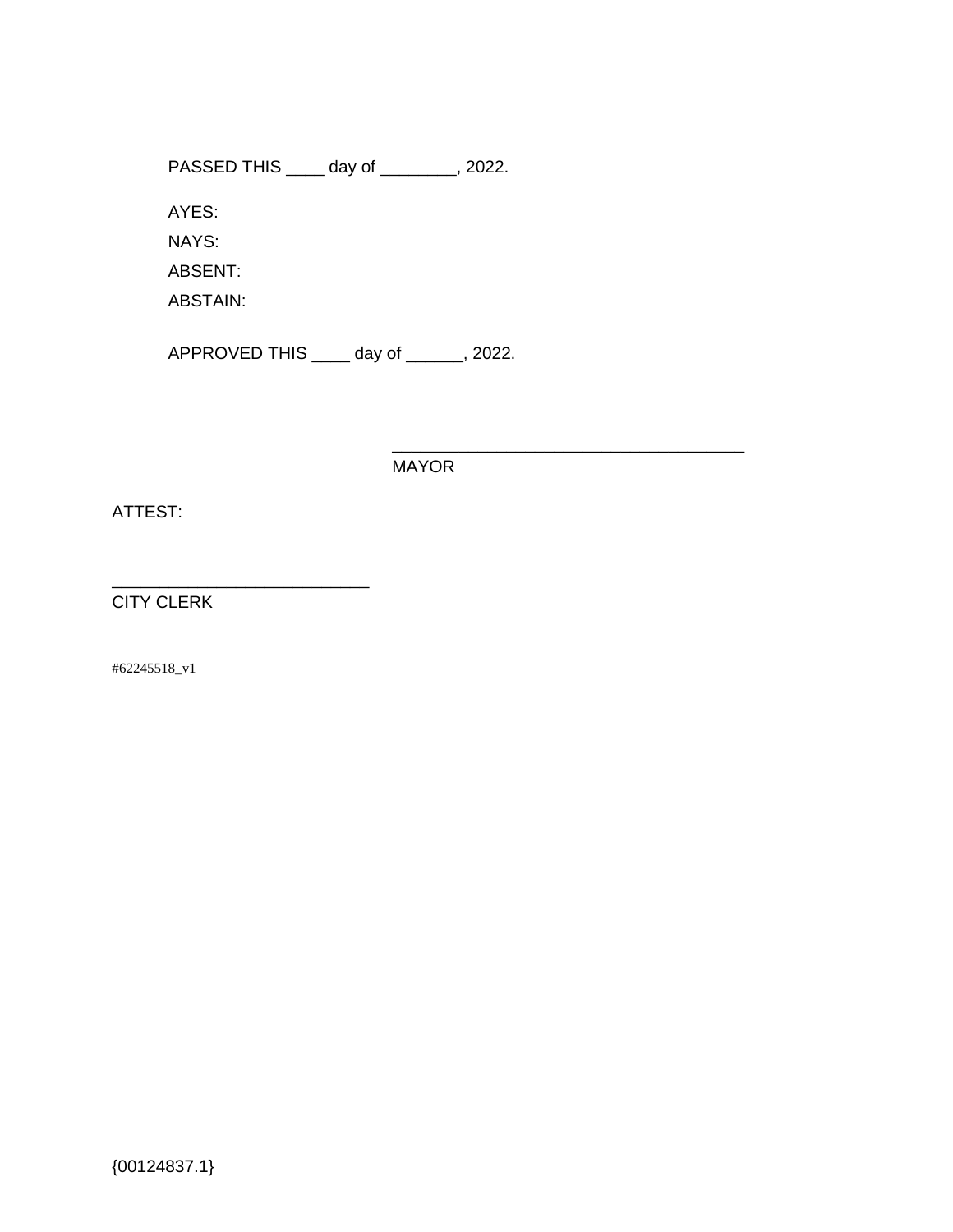**EXHIBIT A**

# **AGREEMENT**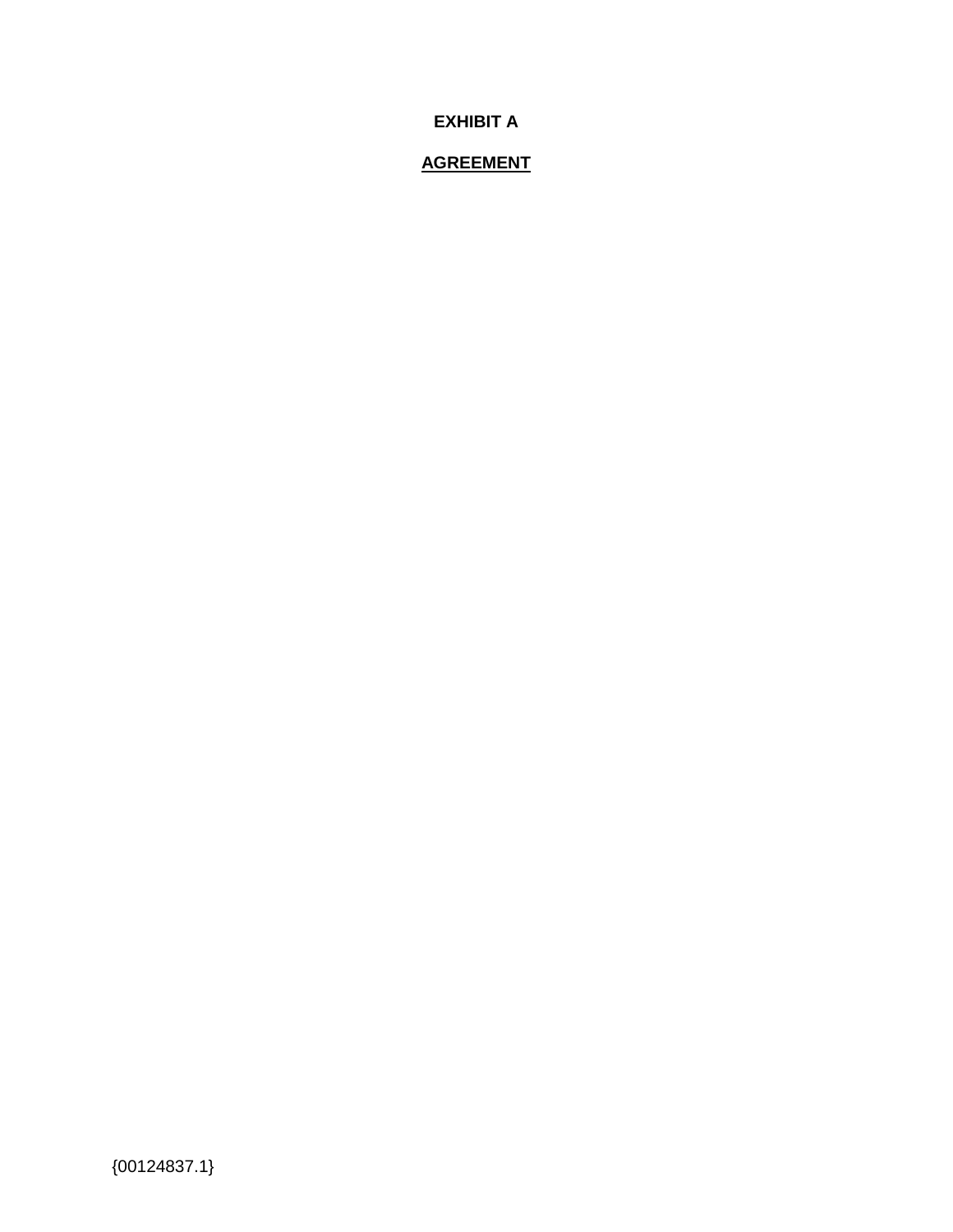# FIREWORK DISPLAY CONTRACT SERVICE AGREEMENT TO ENGAGE THE SERVICES OF FIVE ALARM FIREWORKS AS VENDORAND DISPLAY OPERATOR.

THIS AGREEMENT is made this 22nd day of February, 2022 between the City of Warrenville, hereinafter "Client" and Five Alarm Fireworks, P.O. Box 67, Tinley Park, Illinois 60477, hereinafter" Vendor". "The Client and Vendor, for mutual consideration hereinafter set forth, agree as follows:

# 1. Definitions:

A. ''Authority Having Jurisdiction (AHJ)" means any Government Entity or Official that has jurisdiction for the physical location of the display site and has the authority to grant, approve and sign the firework permit.

B. "Display Site" means the area designated for safe setup and execution of the firework display.

C. "Contract" means this agreement, any addendums, documents, agreements specifically referenced therein

D. "Vendor" and/or "Operator" means a professional fireworks display operator contracted or employed by Professional who shall oversee all aspects of the setup, execution, and cleanup of the firework display.

E. "Product" means display fireworks and other consumable goods necessary to execute the display, including but not limited to display shells, exhibition boxes, fuse and electronic match.

F. "Proposal" means Proposal #21-00116, a copy of which has been provided to Client prior to the execution of this contract and attached to this contract as Exhibit A.

# 2. Performance:

A. Vendor agrees to provide Client with three Fireworks Displays within the City of Warrenville, Illinois, on July 4, 2022, 2023 and 2024 in accordance with the Proposal (each a "Fireworks Display", collectively, the "Fireworks Displays"), The Fireworks Displays will be performed on July 4, 2022, 2023 and 2024, with a rain dates to be agreed by both parties as set forth in Proposal or at a later date as agreed to by the Parties in writing. The rain date must be within 3 months of original date for each year.

B. Vendor agrees to provide Client with product, equipment, and labor necessary for the execution of the Fireworks Displays as set forth in Proposal.

C. Vendor agrees to provide Client with the correct amount, size and description of product as specified in Proposal. However, Client acknowledges that in the event an item specified in Proposal is unavailable Vendor shall, without notice; substitute the unavailable product for an item of equal value. Vendor will make every effort to preserve the aesthetics of the show in the event product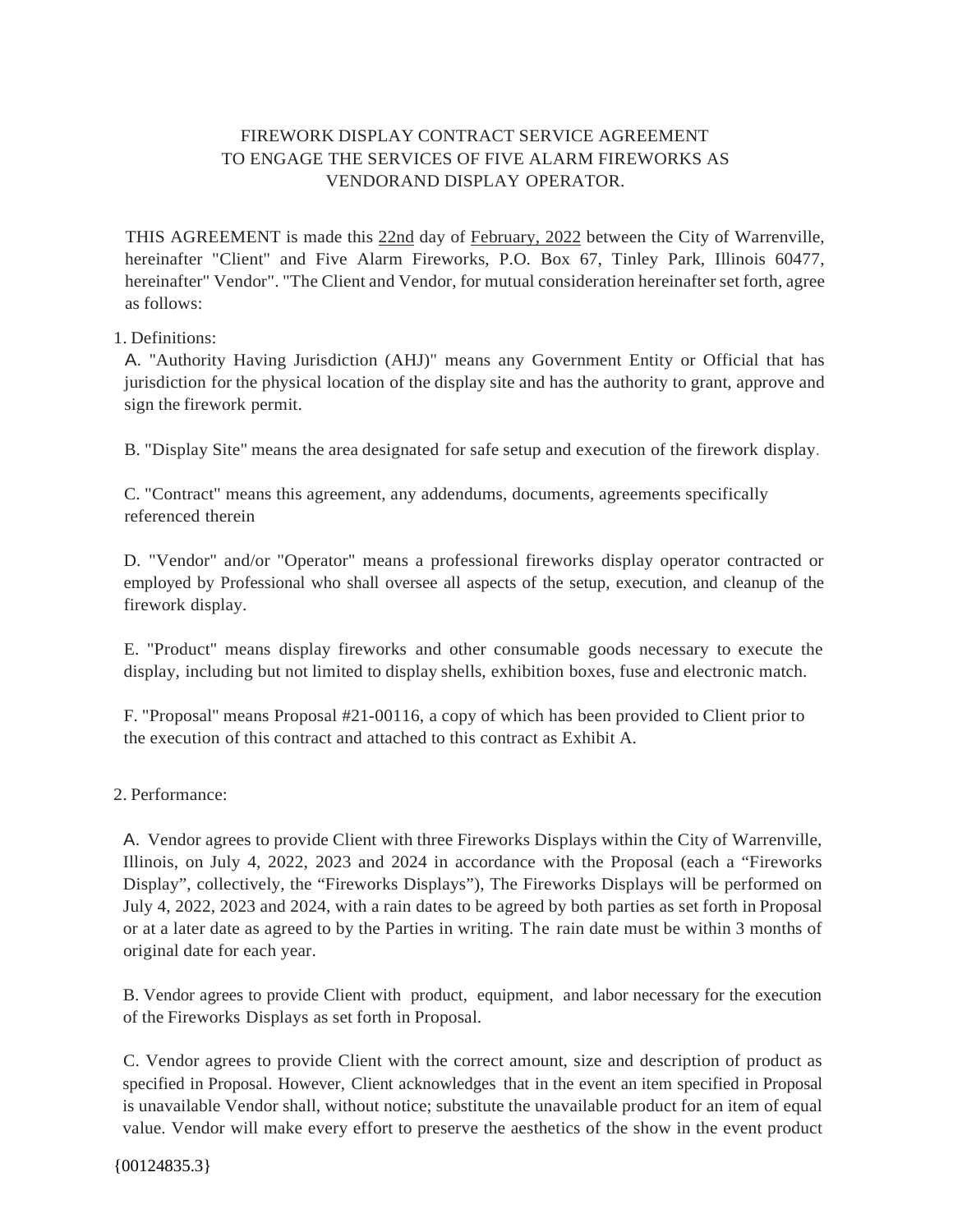substitution becomes necessary.

D. Vendor agrees to provide Client with a Certificate of Insurance evidencing Liability Insurance in the amount of \$5,000,000 in accordance with Exhibit B to this Contract. Vendor shall require all subcontractors and agents performing work on the Fireworks Displays to carry the same insurance coverages. Vendor, its agents and subcontractors, shall name the City of Warrenville, its employees, elected and appointed officials, and agents as additional insured on such coverages.

E. Client agrees to furnish a safe and reasonable display site for Fireworks Displays and provide security, spectator control, auto parking, and assistance in clearing of debris after the Fireworks Displays.

F. Vendor agrees to provide Firework Permit for the Fireworks Displays as described in this contract.

G. Client agrees in the event the Authority Having Jurisdiction (AHJ) due to any circumstances or conditions will not sign the firework permit for the Fireworks Display as described in this contract, then Vendor will not be obligated to provide the Fireworks Display as described in this contract.

H. Client agrees to provide any and all other necessary permits for the fireworks display as described in this contract.

I. Client agrees to pay Vendor the sum of \$24,000.00 for each Fireworks Display

J. Client agrees that in the event of the use of the rain date, Client will be responsible for the minimum labor charge in the amount of \$2,400.00, plus the sum of \$24,000.00 for the Fireworks Display described in this contract. As such, Client agrees to pay the total amount of \$26,400.00 for a Fireworks Display performed on a rain date.

K. Client agrees that in the event that Client cancels a rain date Fireworks Display, Client will be responsible for the minimum labor charge in the amount of \$2,400.00, plus a restocking fee of 33% of the show budget. As such, Client agrees to pay the total amount of \$10,320.00 if a rain date Fireworks Display is cancelled by Client.

L. For each Fireworks Display, Client agrees to pay Vender a deposit of \$8,000.00, payable for the 2022 Fireworks Display upon entering the contract but no later than March 4, 2022, March 4, 2023 for the 2023 Fireworks Display, and March 4, 2024 for the 2024 Fireworks Display. If the a Fireworks Display is cancelled by theClient for any reason 60 days or more prior to the Fireworks Display date as described in the contract, the Vendor will refund the deposit amount to the Client. If the Client elects to cancel a Fireworks Display within 30 days of the scheduled display date, the Client shall forfeit the deposit of \$8,000.

{00124835.3} M. Client agrees to pay the \$16,000 balance due to Vendor for each Fireworks Display within15 days after the Fireworks Display date specified in section  $2(a)$  of this contract. In the event of nonpayment, Client acknowledges they may be charged a monthly late fee of 1% of any unpaid balance, plus all attorney's fees andall cost of collection incurred in enforcing this contract, in accordance with the Illinois Local Government Prompt Payment Act.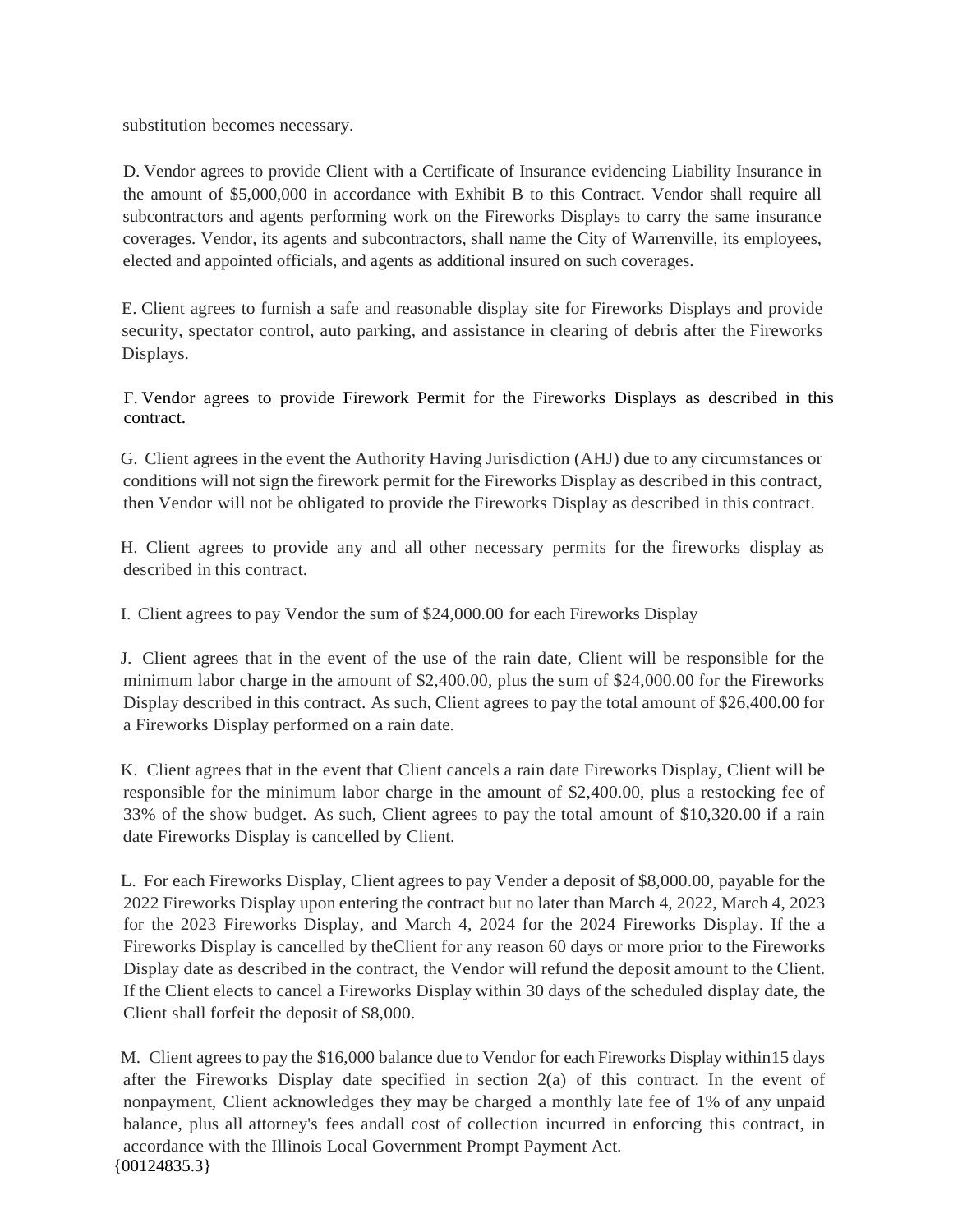- 3. Access Control. Client and Professional agree to share responsibility ensuring that no unauthorized person(s) enters the display site, unless said person(s) is/are escorted by, and supervised by Operator, or Operator's agent.
- 4. Security. At least 60 days prior to each Fireworks Display, Vendor and Client will agree on what time set up for the Fireworks Display will start. During the Fireworks Display setup, unpacking and loading of product, Client agrees to provide police and/or other crowd security personnel to assist in preventing unauthorized person(s) from entering the display site. During the firing of the Fireworks Display, Client agrees to provide police and/or crowd security persons to assist in the prevention of unauthorized person(s) from entering the fallout area. Client agrees to provide security personnel at the display site until the Lead Shooter (Operator) advises that security is no longer necessary.
- 5. Display Interruption. Vendor and Client, their respective agents, employees, or assignees, reserve the right to pause thedisplay in the event that unauthorized person(s) enter the secured display site or the continuation of the display otherwise becomes unsafe.
- 6. Promotional Use. Vendor may use this display for promotional purposes, including but not limited to videography and photography and providing invitations to current and/or potential customers to view the display setup site and the fireworks display.
- 7. Force Majeure. Force Majeure: Vendor will take all reasonable steps to complete its obligations under this contract. However, neither Party shall be held responsible for failure to perform its obligation under this contract if such failure is a result of; shipment delays, an act of God including extreme weather (such as winds of 30 mph or more, or lighting), natural disaster, terrorism, war, illness(serious) pandemic restrictions or mandates. (a "Force Majeure Event"). Lead shooter (Operator) and/or AHJ to make final judgment on whether to fire the display or not fire the display.
- 8. Indemnification and Limitation of Liability. Vendor agrees to indemnify, defend, and hold Client harmless against any and all demands, claims, causes of action, or other liabilities arising from injuries, damages, losses, expenses, and costs, including attorney fees, which arise out of the performance of the Fireworks Displays except for liability which is due solely to negligence on the part of Client.
- 9. Choice of Law. This Agreement shall be construed and controlled by the laws of the State of Illinois in Cook County.
- 10. Forum and Venue. Vender and Client agree that any cause of action arising under this contract shall be litigated in the 18th Judicial Circuit Court, DuPage County, Illinois, or the Northern District of Illinois
- {00124835.3} 11. Severability. In the event that any term, provision, paragraph, article, or section of this Contract is declared fully or partially illegal, void, invalid, or unenforceable by passage or legislation or judicial proceeding, the remainder of that part or provision and the Contract will remain in full force and effect unless the striking of said provision renders performance of this contract by professional as set forth in section two subsection illegal or imposable, in which case this Contract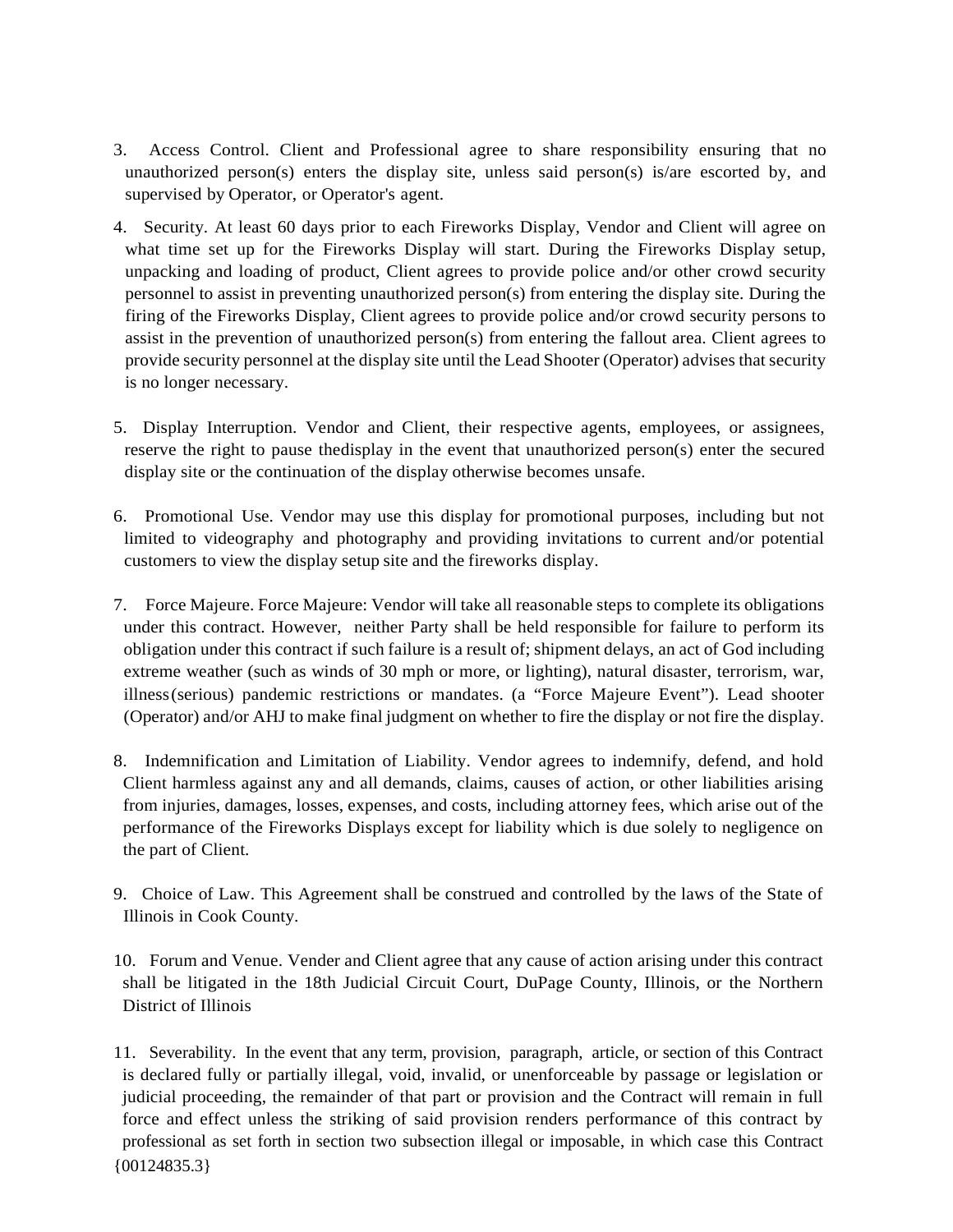becomes voidable at the option of either party.

12. Differentiate. Five Alarm shall not discriminate on the basis of race, color, religion, sex, national origin, ancestry, age, marital status, physical or mental handicap, an unfavorable discharge from military service, or any other factor as prohibited by law in the hiring, employment, promotion, or training of personnel. Five Alarm Fireworks certifies that it is an equal opportunity employer.

13. Assignment. Neither this Contract, nor any interest herein, will be assigned or subcontract in whole or in part by Vendor, except upon the prior written consent of Client.

| Attest/Witness: |                                    | <b>CITY OF WARRENVILLE</b>          |  |  |  |  |
|-----------------|------------------------------------|-------------------------------------|--|--|--|--|
|                 | By: $\qquad \qquad$<br>Julie Clark | By: $\qquad \qquad$<br>John Coakley |  |  |  |  |
| Title:          | <b>City Clerk</b>                  | Title: City Administrator           |  |  |  |  |
| Attest/Witness: |                                    | <b>FIVE ALARM FIREWORKS CO.</b>     |  |  |  |  |
| By:             |                                    |                                     |  |  |  |  |
| Title:          |                                    | Title:                              |  |  |  |  |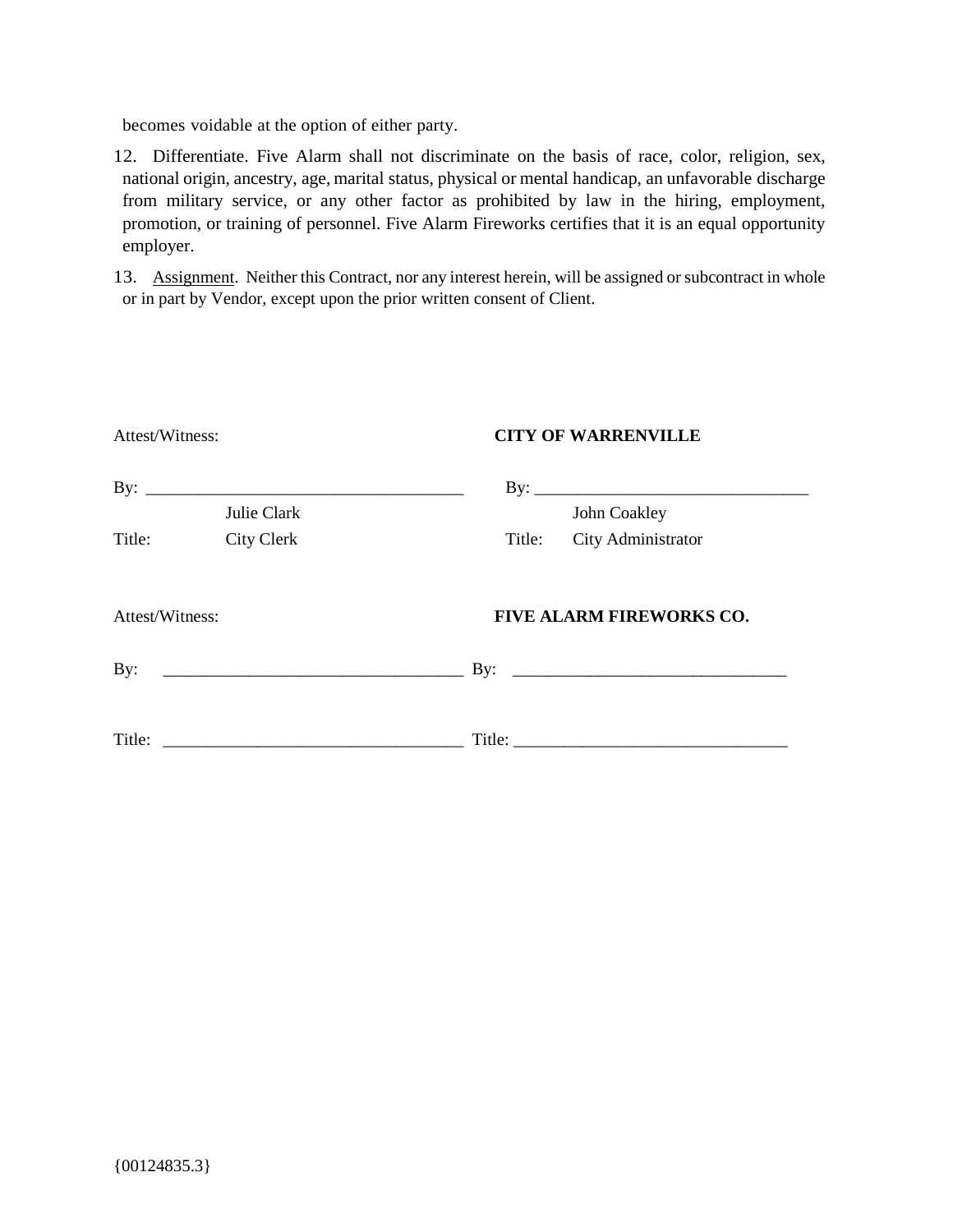EXHIBIT A

PROPOSAL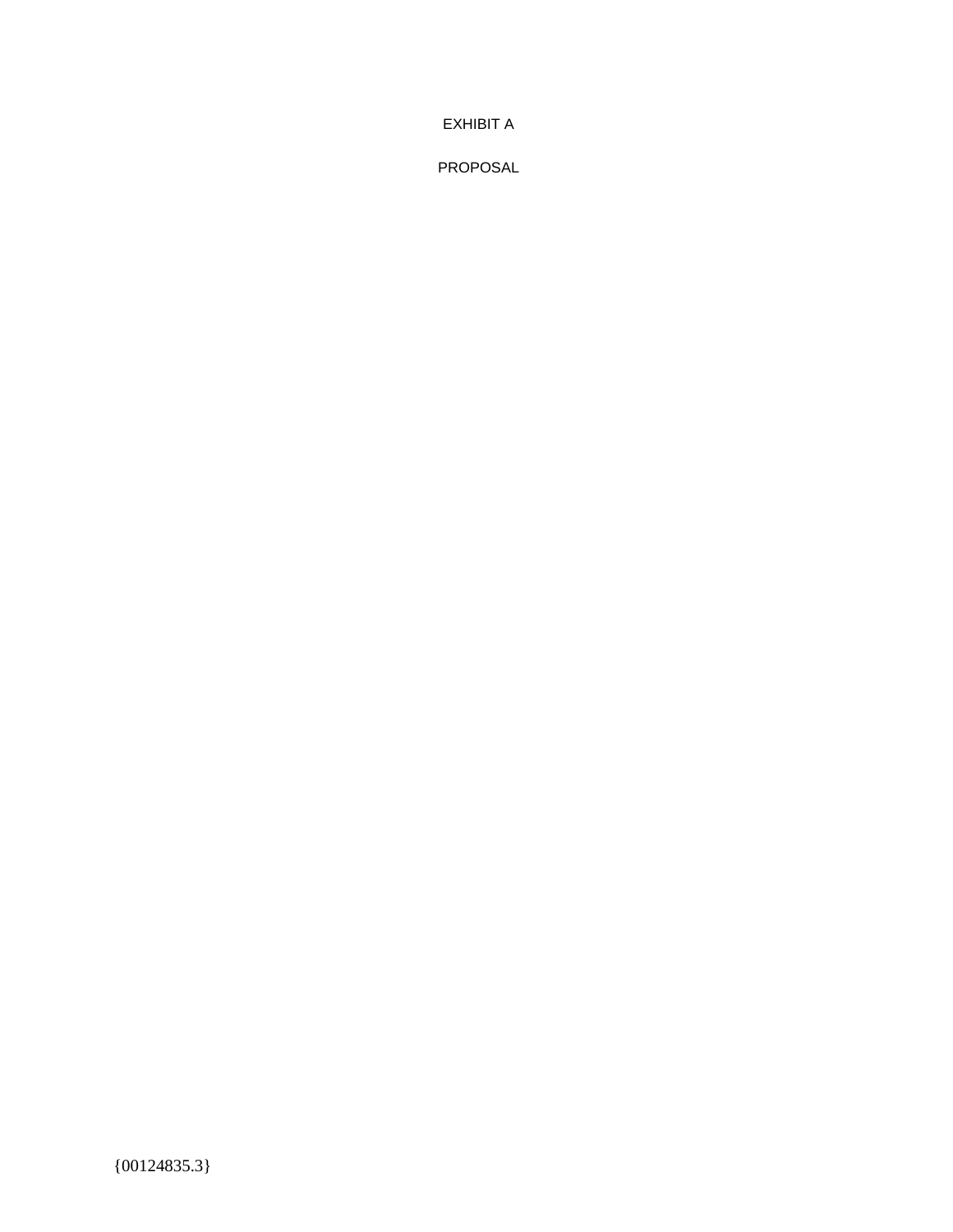## **20 MIN: FIREWORKS PROPOSAL FOR THE CITY OF WARENVILLE PROPOSAL # 21-00116**

## EXHIBITION DISPLAY SHELLS

#### *OPENING:*

24 – 2.5" RED, WHITE AND BLUE DISPLAY SHELLS W/ TAILS 1 – 280 SHOT 3 X WHISTLE TO BROCADE AND REPOSRTS

### *MAIN:*

216 - 3" ASSORTED DISPLAY SHELLS MOST W/ TAILS 144– 4" ASSORTED DISPLAY SHELLS MOST W/ TAILS 6 – 4" LAMPARE'S (FIRE BALL SHELL LOUD BOOM) 96 – 5" ASSORTED DISPLAY SHELLS MOST W/ TAILS 2– 2.5" 35 SHOT BROCADE WITH CARCKLE TAILS 2 – 2.5" 35 SHOT SHOTS RAINBOW PEONIES W/TAILS

#### *FINALE:*

120 - 3" ASSORTED DISPLAY SHELLS W/ TAILS 80 - 4" ASSORTED DISPLAY SHELLS MOST W/ TAILS 18 – 5" ASSORTED DISPLAY SHELLS MOST W/ TAILS

## **SHOW SUMMARY**

| <b>OPENING</b><br><b>MAIN BODY</b><br><b>GRAND FINALE</b> | 304<br>602<br>218 |
|-----------------------------------------------------------|-------------------|
| <b>TOTAL SHELL COUNT</b>                                  | 1.124             |
| SHIPPING, SETUP, SHOOTING<br>AND CLEAN UP LABOR           | <b>INCLUDED</b>   |
| <b>5 MILLION DOLLAR LIABILITY</b>                         | <b>INCLUDED</b>   |
| ELECTRONICALLY FIRED                                      | <b>INCLUDED</b>   |
| PORTABLE BARAGE                                           | <b>NOT INCLD</b>  |
| $MUSICAL - CD$                                            | <b>NOT INCLD</b>  |
| <b>TOTAL</b>                                              | \$24,000.00       |

SHOW DATE: JULY 4, 2022, 2023 AND 2024

\* PROPOSAL VALD FOR 30 DAYS

\*\* NOTE: ALL PYROTECHNICIANS OF FIVE ALARM FIREWORKS CO. ARE INSURED.

\*\*\* ITAMS MAY VARY BUT WILL BE OF GREATER OR EQULE VALUE.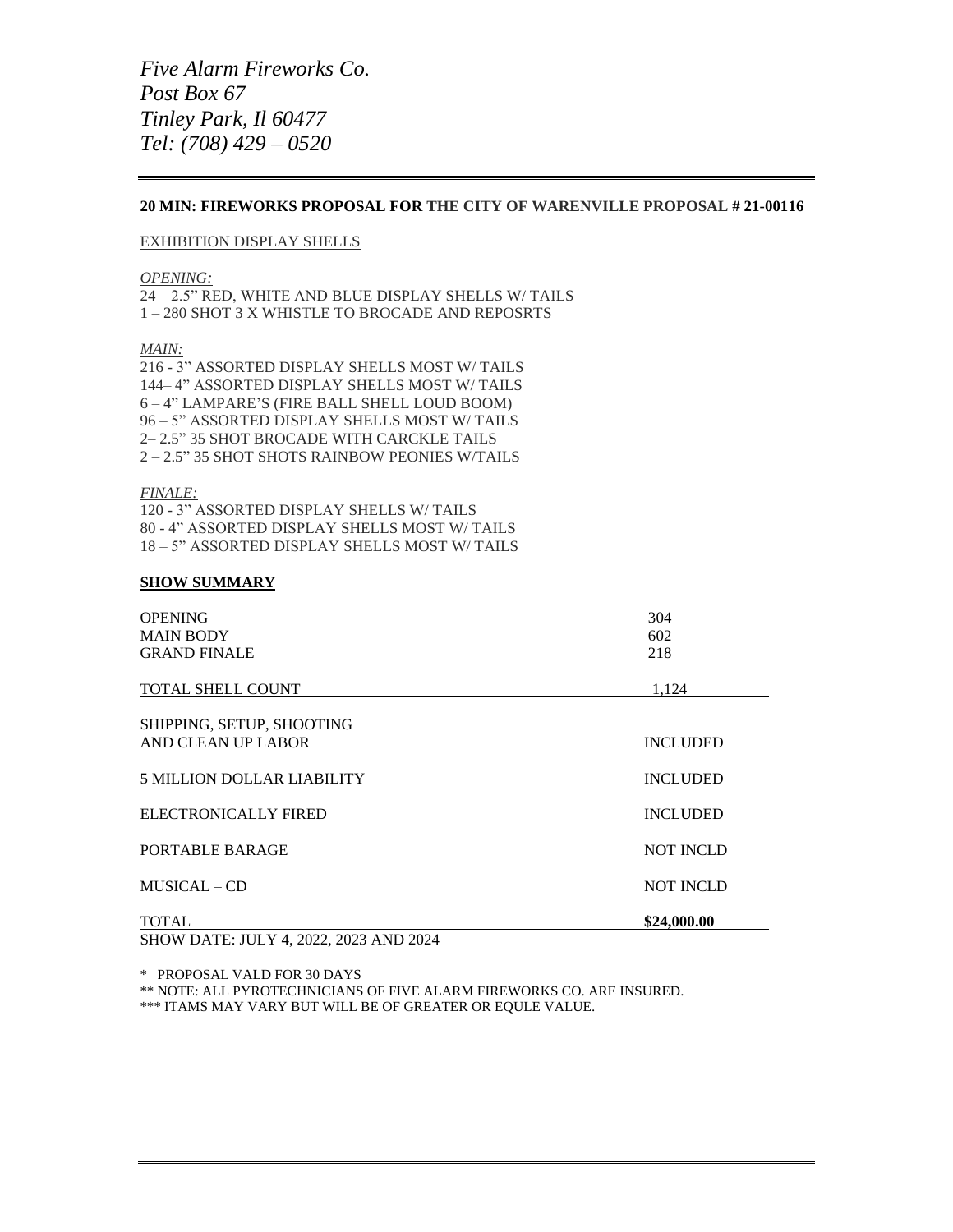## **INSURANCE**

Vendor shall provide certificates and policies of insurance evidencing the minimum insurance coverages and limits set forth below. Such policies shall be in form, and from companies, acceptable to the City and shall name "The City of Warrenville, its elected and appointed officials, officers, employees, agents, attorneys, consultants and representatives" as additional insureds. The insurance coverages and limits set forth below shall be deemed to be minimum coverages and limits and shall not be construed in any way as a limitation on Vendor's duty to carry adequate insurance or on Vendor's liability for losses or damages under this Contract. The minimum insurance coverages and limits that shall be maintained at all times while providing, performing, or completing the Services are as follows:

1. Workers' Compensation and Employer's Liability

Limits shall not be less than:

Worker's Compensation: Statutory

Employer's Liability: \$1,000,000 each accident-injury \$1,000,000 each employee-disease \$1,000,000 disease-policy

Such insurance shall evidence that coverage applies to the State of Illinois.

## 2. Commercial Motor Vehicle Liability

Limits for vehicles owned, non-owned or rented shall not be less than:

\$1,000,000 Bodily Injury and Property Damage Combined Single Limit

## 3. Commercial General Liability

Limits shall not be less than:

\$1,000,000 Bodily Injury and Property Damage Combined Single Limit.

Coverage is to be written on an "occurrence" basis.

Coverage to include:

- Premises Operations
- Products/Completed Operations
- Independent Contractors
- Personal Injury (with Employment Exclusion deleted)
- Broad Form Property Damage Endorsement
- "X," "C," and " $\overline{U}$ "
- Contractual Liability

Contractual Liability coverage shall specifically include the indemnification set forth below.

4. Umbrella Liability

Limits shall not be less than:

\$2,000,000 Bodily Injury and Property Damage Combined Single Limit.

# **INSURANCE**

Vendor shall provide certificates and policies of insurance evidencing the minimum insurance coverages and limits set forth below. Such policies shall be in form, and from companies, acceptable to the City and shall name "The City of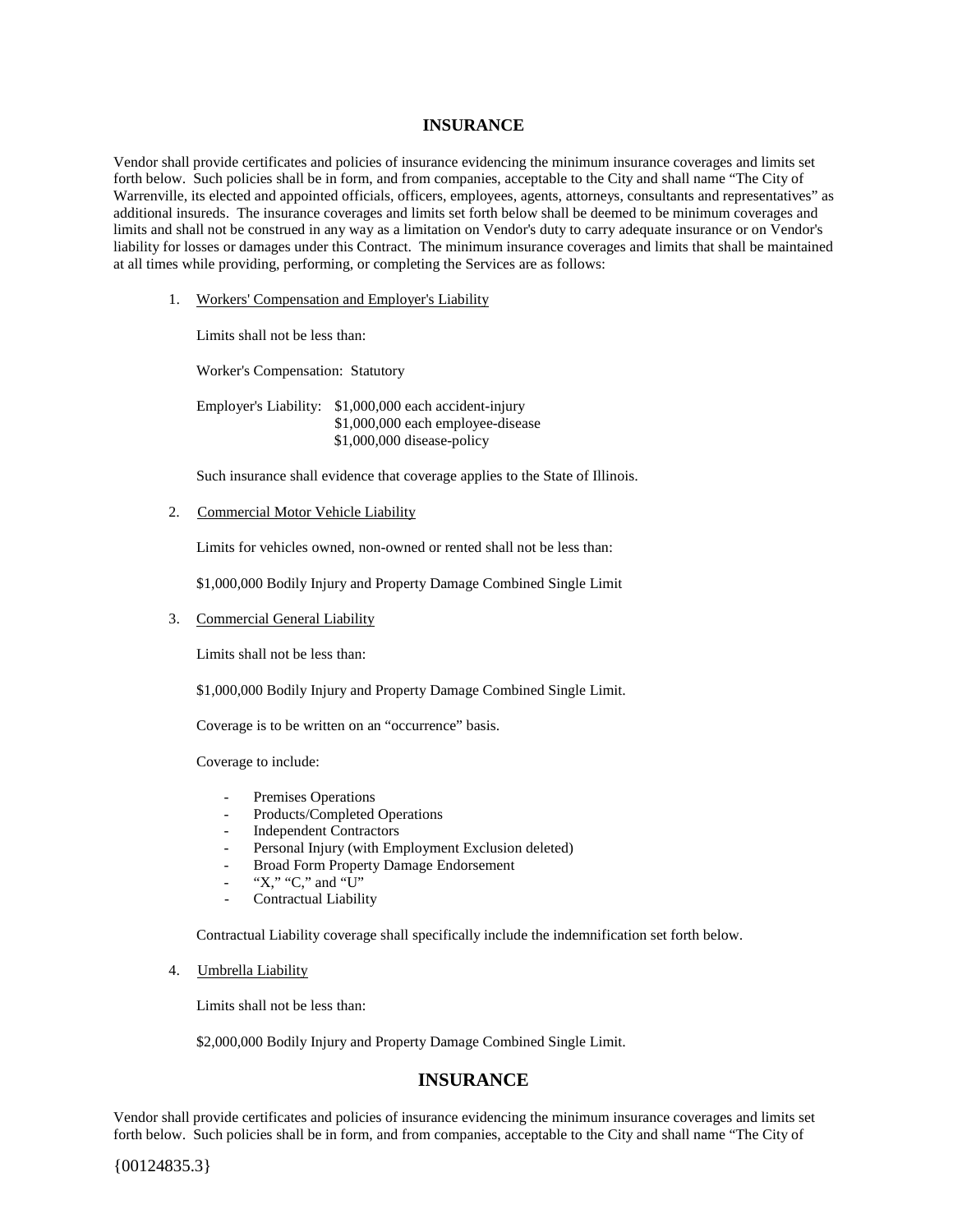Warrenville, its elected and appointed officials, officers, employees, agents, attorneys, consultants and representatives" as additional insureds. The insurance coverages and limits set forth below shall be deemed to be minimum coverages and limits and shall not be construed in any way as a limitation on Vendor's duty to carry adequate insurance or on Vendor's liability for losses or damages under this Contract. The minimum insurance coverages and limits that shall be maintained at all times while providing, performing, or completing the Services are as follows:

1. Workers' Compensation and Employer's Liability

Limits shall not be less than:

Worker's Compensation: Statutory

Employer's Liability: \$1,000,000 each accident-injury \$1,000,000 each employee-disease \$1,000,000 disease-policy

Such insurance shall evidence that coverage applies to the State of Illinois.

2. Commercial Motor Vehicle Liability

Limits for vehicles owned, non-owned or rented shall not be less than:

\$1,000,000 Bodily Injury and Property Damage Combined Single Limit

## 3. Commercial General Liability

Limits shall not be less than:

\$2,000,000 Bodily Injury and Property Damage Combined Single Limit.

Coverage is to be written on an "occurrence" basis.

Coverage to include:

- Premises Operations
- Products/Completed Operations
- Independent Contractors
- Personal Injury (with Employment Exclusion deleted)
- Broad Form Property Damage Endorsement
- "X," "C," and "U"
- Contractual Liability

Contractual Liability coverage shall specifically include the indemnification set forth below.

4. Umbrella Liability

Limits shall not be less than:

\$5,000,000 Bodily Injury and Property Damage Combined Single Limit.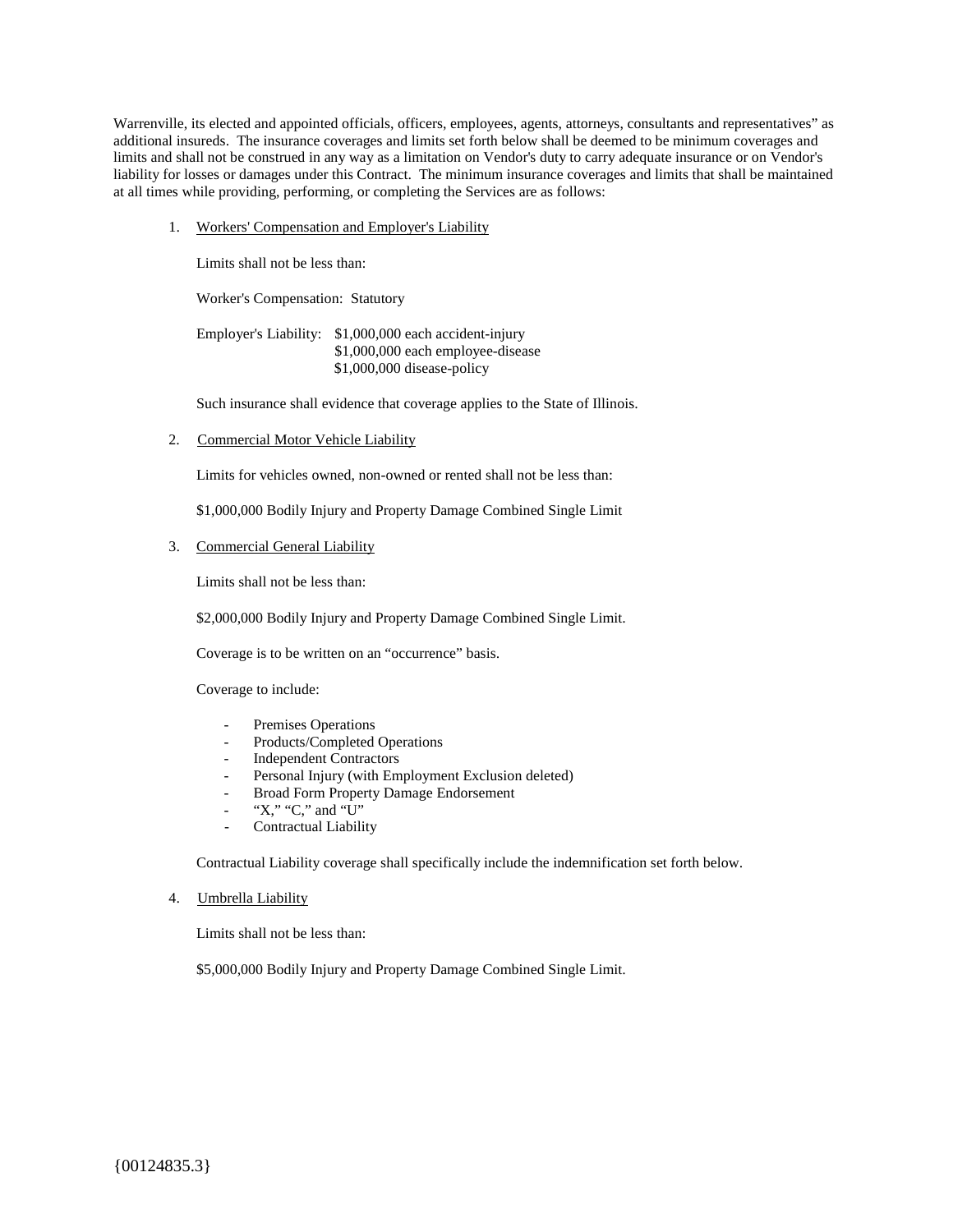| <i><b>ACORD</b></i>                                                                                                                                                                                                                                                                                                                                                                                                                                                                                |     |                              | <b>CERTIFICATE OF LIABILITY INSURANCE</b>    |                                               |                                                |                                                                                                                            |                   | DATE (MM/DD/YYYY)<br>1/31/2022 |
|----------------------------------------------------------------------------------------------------------------------------------------------------------------------------------------------------------------------------------------------------------------------------------------------------------------------------------------------------------------------------------------------------------------------------------------------------------------------------------------------------|-----|------------------------------|----------------------------------------------|-----------------------------------------------|------------------------------------------------|----------------------------------------------------------------------------------------------------------------------------|-------------------|--------------------------------|
| THIS CERTIFICATE IS ISSUED AS A MATTER OF INFORMATION ONLY AND CONFERS NO RIGHTS UPON THE CERTIFICATE HOLDER. THIS<br>CERTIFICATE DOES NOT AFFIRMATIVELY OR NEGATIVELY AMEND, EXTEND OR ALTER THE COVERAGE AFFORDED BY THE POLICIES<br>BELOW. THIS CERTIFICATE OF INSURANCE DOES NOT CONSTITUTE A CONTRACT BETWEEN THE ISSUING INSURER(S), AUTHORIZED<br>REPRESENTATIVE OR PRODUCER, AND THE CERTIFICATE HOLDER.                                                                                   |     |                              |                                              |                                               |                                                |                                                                                                                            |                   |                                |
| IMPORTANT: If the certificate holder is an ADDITIONAL INSURED, the policy(ies) must be endorsed. If SUBROGATION IS WAIVED, subject to<br>the terms and conditions of the policy, certain policies may require an endorsement. A statement on this certificate does not confer rights to the<br>certificate holder in lieu of such endorsement(s).                                                                                                                                                  |     |                              |                                              |                                               |                                                |                                                                                                                            |                   |                                |
| <b>PRODUCER</b>                                                                                                                                                                                                                                                                                                                                                                                                                                                                                    |     |                              |                                              | <b>CONTACT</b><br>Kristy Wolfe<br>NAME:       |                                                |                                                                                                                            |                   |                                |
| Ryder Rosacker McCue & Huston (MGD by Hull & Company)<br>509 W Koenig St                                                                                                                                                                                                                                                                                                                                                                                                                           |     |                              | PHONE<br>(A/C, No, Ext): 308-382-2330        |                                               | <b>FAX</b><br>(A/C, No):                       |                                                                                                                            |                   |                                |
| Grand Island NE 68801                                                                                                                                                                                                                                                                                                                                                                                                                                                                              |     |                              | E-MAIL<br>ADDRESS: kwolfe@ryderinsurance.com |                                               |                                                |                                                                                                                            |                   |                                |
|                                                                                                                                                                                                                                                                                                                                                                                                                                                                                                    |     |                              |                                              |                                               |                                                | <b>INSURER(S) AFFORDING COVERAGE</b>                                                                                       |                   | <b>NAIC#</b>                   |
|                                                                                                                                                                                                                                                                                                                                                                                                                                                                                                    |     |                              | INSURER A: SCOTTSDALE INS CO                 |                                               |                                                |                                                                                                                            | 41297             |                                |
| <b>INSURED</b><br>Five Alarm Fireworks Co                                                                                                                                                                                                                                                                                                                                                                                                                                                          |     |                              |                                              | <b>INSURER B:</b>                             |                                                |                                                                                                                            |                   |                                |
| PO Box 67                                                                                                                                                                                                                                                                                                                                                                                                                                                                                          |     |                              |                                              | <b>INSURER C:</b>                             |                                                |                                                                                                                            |                   |                                |
| Tinley Park IL 60477                                                                                                                                                                                                                                                                                                                                                                                                                                                                               |     |                              |                                              | <b>INSURER D:</b>                             |                                                |                                                                                                                            |                   |                                |
|                                                                                                                                                                                                                                                                                                                                                                                                                                                                                                    |     |                              |                                              | <b>INSURER E:</b><br><b>INSURER F:</b>        |                                                |                                                                                                                            |                   |                                |
| <b>COVERAGES</b>                                                                                                                                                                                                                                                                                                                                                                                                                                                                                   |     |                              | <b>CERTIFICATE NUMBER: 929459025</b>         |                                               |                                                | <b>REVISION NUMBER:</b>                                                                                                    |                   |                                |
| THIS IS TO CERTIFY THAT THE POLICIES OF INSURANCE LISTED BELOW HAVE BEEN ISSUED TO THE INSURED NAMED ABOVE FOR THE POLICY PERIOD<br>INDICATED. NOTWITHSTANDING ANY REQUIREMENT, TERM OR CONDITION OF ANY CONTRACT OR OTHER DOCUMENT WITH RESPECT TO WHICH THIS<br>CERTIFICATE MAY BE ISSUED OR MAY PERTAIN, THE INSURANCE AFFORDED BY THE POLICIES DESCRIBED HEREIN IS SUBJECT TO ALL THE TERMS,<br>EXCLUSIONS AND CONDITIONS OF SUCH POLICIES. LIMITS SHOWN MAY HAVE BEEN REDUCED BY PAID CLAIMS. |     |                              |                                              |                                               |                                                |                                                                                                                            |                   |                                |
| <b>INSR</b><br><b>TYPE OF INSURANCE</b><br><b>LTR</b>                                                                                                                                                                                                                                                                                                                                                                                                                                              |     | <b>ADDL SUBR</b><br>INSR WVD | <b>POLICY NUMBER</b>                         | <b>POLICY EFF</b>                             | <b>POLICY EXP</b><br>(MM/DD/YYYY) (MM/DD/YYYY) |                                                                                                                            | <b>LIMITS</b>     |                                |
| $\overline{A}$<br><b>GENERAL LIABILITY</b>                                                                                                                                                                                                                                                                                                                                                                                                                                                         |     |                              | CPS3385328                                   | 3/4/2021                                      | 3/4/2022                                       | EACH OCCURRENCE                                                                                                            | \$1,000,000       |                                |
| X<br>COMMERCIAL GENERAL LIABILITY                                                                                                                                                                                                                                                                                                                                                                                                                                                                  |     |                              |                                              |                                               |                                                | <b>DAMAGE TO RENTED</b><br>PREMISES (Ea occurrence)                                                                        | \$100,000         |                                |
| X<br>CLAIMS-MADE<br><b>OCCUR</b>                                                                                                                                                                                                                                                                                                                                                                                                                                                                   |     |                              |                                              |                                               |                                                | MED EXP (Any one person)                                                                                                   | \$5,000           |                                |
|                                                                                                                                                                                                                                                                                                                                                                                                                                                                                                    |     |                              |                                              |                                               |                                                | PERSONAL & ADV INJURY                                                                                                      | \$1,000,000       |                                |
|                                                                                                                                                                                                                                                                                                                                                                                                                                                                                                    |     |                              |                                              |                                               |                                                | <b>GENERAL AGGREGATE</b>                                                                                                   | \$2,000,000       |                                |
| GEN'L AGGREGATE LIMIT APPLIES PER:<br>PRO-<br>JECT<br>X<br><b>POLICY</b><br>LOC                                                                                                                                                                                                                                                                                                                                                                                                                    |     |                              |                                              |                                               |                                                | PRODUCTS - COMP/OP AGG                                                                                                     | \$2,000,000<br>\$ |                                |
| <b>AUTOMOBILE LIABILITY</b><br>Α                                                                                                                                                                                                                                                                                                                                                                                                                                                                   |     |                              | ZBO0004061                                   | 3/4/2021                                      | 3/4/2022                                       | <b>COMBINED SINGLE LIMIT</b><br>(Ea accident)                                                                              | \$1,000,000       |                                |
| ANY AUTO<br><b>ALL OWNED</b><br><b>SCHEDULED</b>                                                                                                                                                                                                                                                                                                                                                                                                                                                   |     |                              |                                              |                                               |                                                | BODILY INJURY (Per person)                                                                                                 | \$                |                                |
| X<br><b>AUTOS</b><br><b>AUTOS</b><br>NON-OWNED<br>X                                                                                                                                                                                                                                                                                                                                                                                                                                                |     |                              |                                              |                                               |                                                | BODILY INJURY (Per accident)<br>PROPERTY DAMAGE                                                                            | \$                |                                |
| х<br><b>HIRED AUTOS</b><br><b>AUTOS</b>                                                                                                                                                                                                                                                                                                                                                                                                                                                            |     |                              |                                              |                                               |                                                | (Per accident)                                                                                                             | \$<br>\$          |                                |
| <b>UMBRELLA LIAB</b><br>Α<br>х                                                                                                                                                                                                                                                                                                                                                                                                                                                                     |     |                              | CXS0019349                                   | 3/4/2021                                      | 3/4/2022                                       |                                                                                                                            |                   |                                |
| <b>OCCUR</b><br>X<br><b>EXCESS LIAB</b>                                                                                                                                                                                                                                                                                                                                                                                                                                                            |     |                              |                                              |                                               |                                                | <b>EACH OCCURRENCE</b>                                                                                                     | \$4.000.000       |                                |
| <b>CLAIMS-MADE</b><br>DED<br><b>RETENTION \$</b>                                                                                                                                                                                                                                                                                                                                                                                                                                                   |     |                              |                                              |                                               |                                                | <b>AGGREGATE</b>                                                                                                           | \$4,000,000<br>\$ |                                |
| <b>WORKERS COMPENSATION</b>                                                                                                                                                                                                                                                                                                                                                                                                                                                                        |     |                              |                                              |                                               |                                                | <b>WC STATU-<br/>TORY LIMITS</b><br>OTH-                                                                                   |                   |                                |
| AND EMPLOYERS' LIABILITY<br>Y/N<br>ANY PROPRIETOR/PARTNER/EXECUTIVE                                                                                                                                                                                                                                                                                                                                                                                                                                |     |                              |                                              |                                               |                                                | ER<br>E.L. EACH ACCIDENT                                                                                                   | \$                |                                |
| OFFICER/MEMBER EXCLUDED?<br>(Mandatory in NH)                                                                                                                                                                                                                                                                                                                                                                                                                                                      | N/A |                              |                                              |                                               |                                                | E.L. DISEASE - EA EMPLOYEE \$                                                                                              |                   |                                |
| If yes, describe under<br>DÉSCRIPTION OF OPERATIONS below                                                                                                                                                                                                                                                                                                                                                                                                                                          |     |                              |                                              |                                               |                                                | E.L. DISEASE - POLICY LIMIT   \$                                                                                           |                   |                                |
|                                                                                                                                                                                                                                                                                                                                                                                                                                                                                                    |     |                              |                                              |                                               |                                                |                                                                                                                            |                   |                                |
|                                                                                                                                                                                                                                                                                                                                                                                                                                                                                                    |     |                              |                                              |                                               |                                                |                                                                                                                            |                   |                                |
|                                                                                                                                                                                                                                                                                                                                                                                                                                                                                                    |     |                              |                                              |                                               |                                                |                                                                                                                            |                   |                                |
| DESCRIPTION OF OPERATIONS / LOCATIONS / VEHICLES (Attach ACORD 101, Additional Remarks Schedule, if more space is required)<br>Regarding the General Liability coverage, Blanket Additional Insured applies to the entities listed below per attached form GLS-150s when required by written<br>agreement.                                                                                                                                                                                         |     |                              |                                              |                                               |                                                |                                                                                                                            |                   |                                |
| Regarding the General Liability coverage, Waiver of Subrogation applies to the entities listed below per attached form CG 24 04 when required by written<br>agreement.                                                                                                                                                                                                                                                                                                                             |     |                              |                                              |                                               |                                                |                                                                                                                            |                   |                                |
|                                                                                                                                                                                                                                                                                                                                                                                                                                                                                                    |     |                              |                                              |                                               |                                                |                                                                                                                            |                   |                                |
| The City of Warrenville, it's agents, officials & employees; Bower Elementary School and for the permit the Warrenville Fire Protection District are Additional<br>Insured as respects the Fireworks Display at 4 South 241 River Rd., Warrenville, IL 60555                                                                                                                                                                                                                                       |     |                              |                                              |                                               |                                                |                                                                                                                            |                   |                                |
| <b>CERTIFICATE HOLDER</b>                                                                                                                                                                                                                                                                                                                                                                                                                                                                          |     |                              |                                              | <b>CANCELLATION</b>                           |                                                |                                                                                                                            |                   |                                |
| City of Warrenville                                                                                                                                                                                                                                                                                                                                                                                                                                                                                |     |                              |                                              | <b>ACCORDANCE WITH THE POLICY PROVISIONS.</b> |                                                | SHOULD ANY OF THE ABOVE DESCRIBED POLICIES BE CANCELLED BEFORE<br>THE EXPIRATION DATE THEREOF, NOTICE WILL BE DELIVERED IN |                   |                                |
| 3S258 Manning Ave                                                                                                                                                                                                                                                                                                                                                                                                                                                                                  |     |                              |                                              | <b>AUTHORIZED REPRESENTATIVE</b>              |                                                |                                                                                                                            |                   |                                |
| Warrenville IL 60555                                                                                                                                                                                                                                                                                                                                                                                                                                                                               |     |                              |                                              |                                               |                                                |                                                                                                                            |                   |                                |

**The ACORD name and logo are registered marks of ACORD**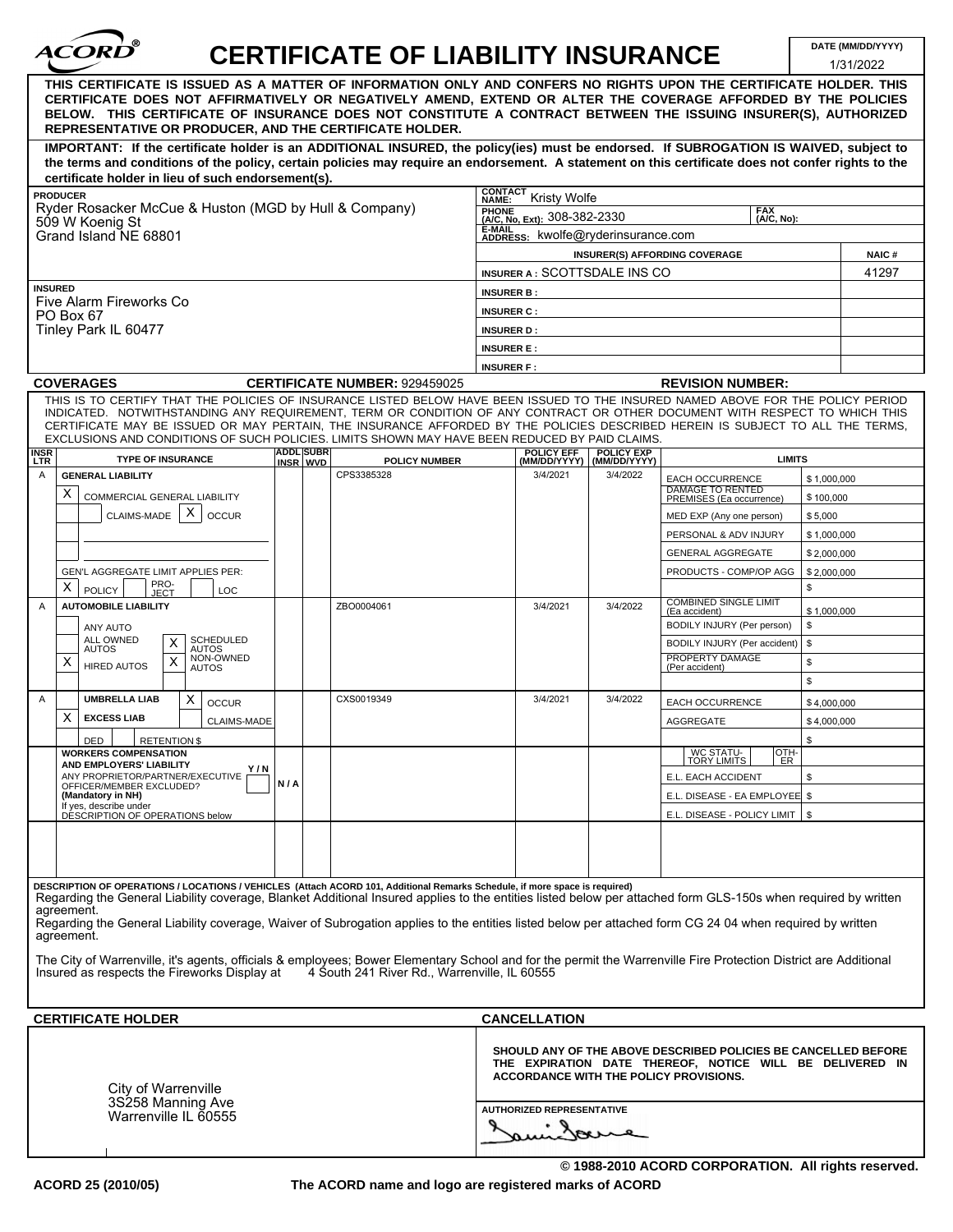# **WAIVER OF TRANSFER OF RIGHTS OF RECOVERY AGAINST OTHERS TO US**

This endorsement modifies insurance provided under the following:

## COMMERCIAL GENERAL LIABILITY COVERAGE PART PRODUCTS/COMPLETED OPERATIONS LIABILITY COVERAGE PART

#### **SCHEDULE**

Name Of Person Or Organization:

Any person or organization with whom the insured has agreed to waive rights of recovery, provided such agreement is made in writing and prior to the loss.

Additional Premium is Included

Information required to complete this Schedule, if not shown above, will be shown in the Declarations.

The following is added to Paragraph 8. Transfer Of Rights Of Recovery Against Others To Us of **Section IV - Conditions:** 

We waive any right of recovery we may have against the person or organization shown in the Schedule above because of payments we make for injury or damage arising out of your ongoing operations or "your work" done under a contract with that person or organization and included in the "products-completed operations hazard". This waiver applies only to the person or organization shown in the Schedule above.

CG 24 04 05 09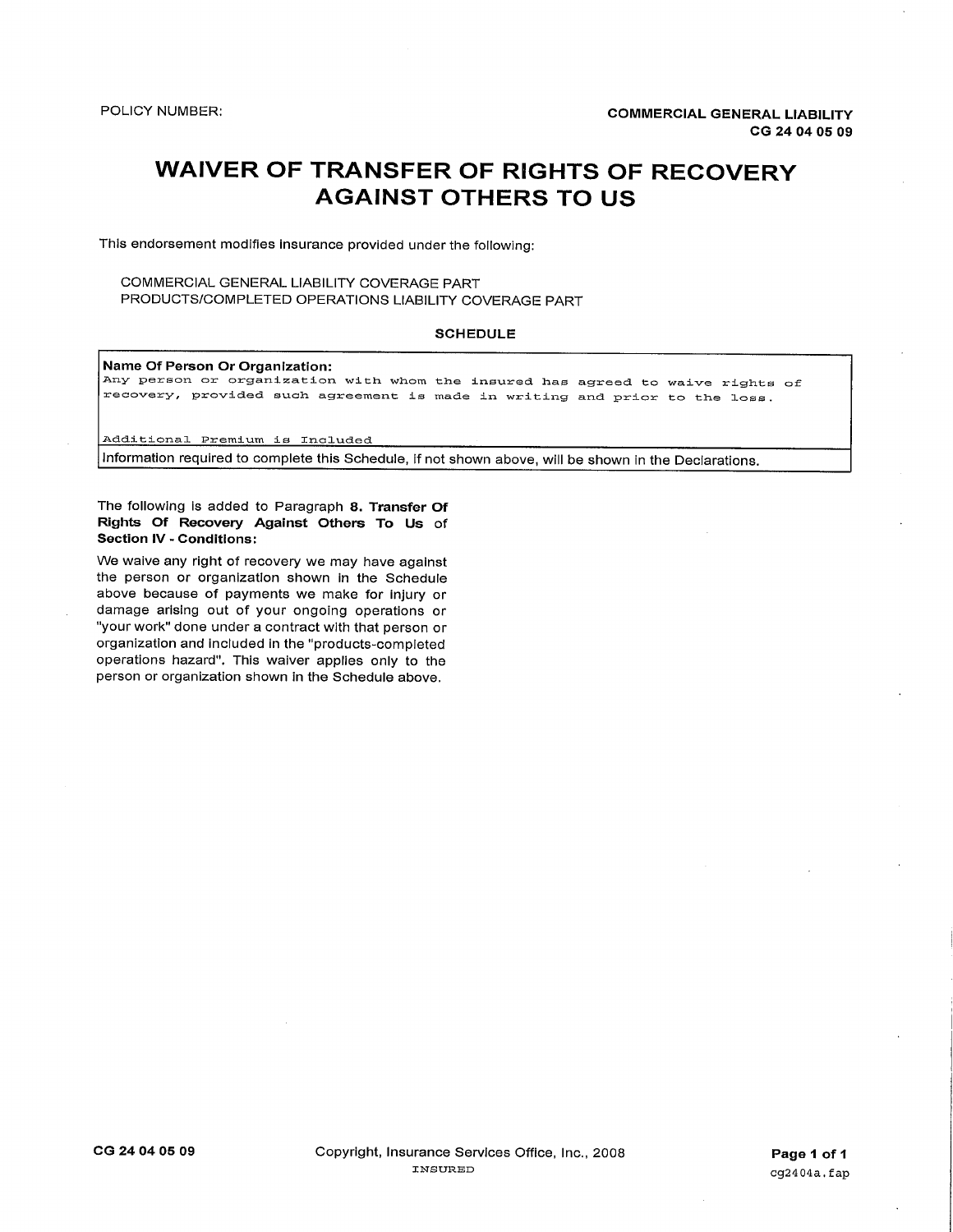

| ATTACHED TO AND<br><b>FORMING A PART OF</b><br><b>POLICY NUMBER</b> | <b>ENDORSEMENT EFFECTIVE DATE</b><br>(12:01 A.M. STANDARD TIME) | <b>NAMED INSURED</b> | <b>AGENT NO.</b> |
|---------------------------------------------------------------------|-----------------------------------------------------------------|----------------------|------------------|
|                                                                     |                                                                 |                      |                  |
|                                                                     |                                                                 |                      |                  |

THIS ENDORSEMENT CHANGES THE POLICY. PLEASE READ IT CAREFULLY.

# **BLANKET ADDITIONAL INSURED ENDORSEMENT**

This endorsement modifies insurance provided under the following:

# **COMMERCIAL GENERAL LIABILITY COVERAGE PART**

With respect to this endorsement, **SECTION II—WHO IS AN INSURED** is amended to include as an additional insured any person or organization whom you are required to add as an additional insured on this policy under a written contract, written agreement or written permit which must be:

- **a.** Currently in effect or becoming effective during the term of the policy; and
- **b.** Executed prior to the "bodily injury," "property damage," or "personal and advertising injury."

The insurance provided to these additional insureds is limited as follows:

- **1.** That person or organization is an additional insured only with respect to liability for "bodily injury," "property damage" or "personal and advertising injury" caused, in whole or in part, by:
	- **a.** Your acts or omissions; or
	- **b.** The acts or omissions of those acting on your behalf.

A person's or organization's status as an additional insured under this endorsement ends when your operations for that additional insured are completed.

**2.** With respect to the insurance afforded to these additional insureds, the following exclusions are added to item **2. Exclusions** of **SECTION I— COVERAGES:**

This insurance does not apply to "bodily injury," "property damage" or "personal and advertising injury" occurring after:

- **a.** All work, including materials, parts or equipment furnished in connection with such work, on the project (other than service, maintenance or repairs) to be performed by or on behalf of the additional insured(s) at the location of the covered operations has been completed; or
- **b.** That portion of "your work" out of which the injury or damage arises has been put to its intended use by any person or organization other than another contractor or subcontractor engaged in performing operations for a principal as a part of the same project.
- **3.** The limits of insurance applicable to the additional insured are those specified in the written contract, written agreement or written permit or in the Declarations for this policy, whichever is less. These limits of insurance are inclusive of, and not in addition to, the Limits of Insurance shown in the Declarations for this policy.
- **4.** Coverage is not provided for "bodily injury," "property damage," or "personal and advertising injury" arising out of the sole negligence of the additional insured.
- **5.** The insurance provided to the additional insured does not apply to "bodily injury," "property damage," or "personal and advertising injury" arising out of an architect's, engineer's or surveyor's rendering of or failure to render any professional services including:

Includes copyrighted material of ISO Properties, Inc., with its permission. Copyright, ISO Properties, Inc., 2004